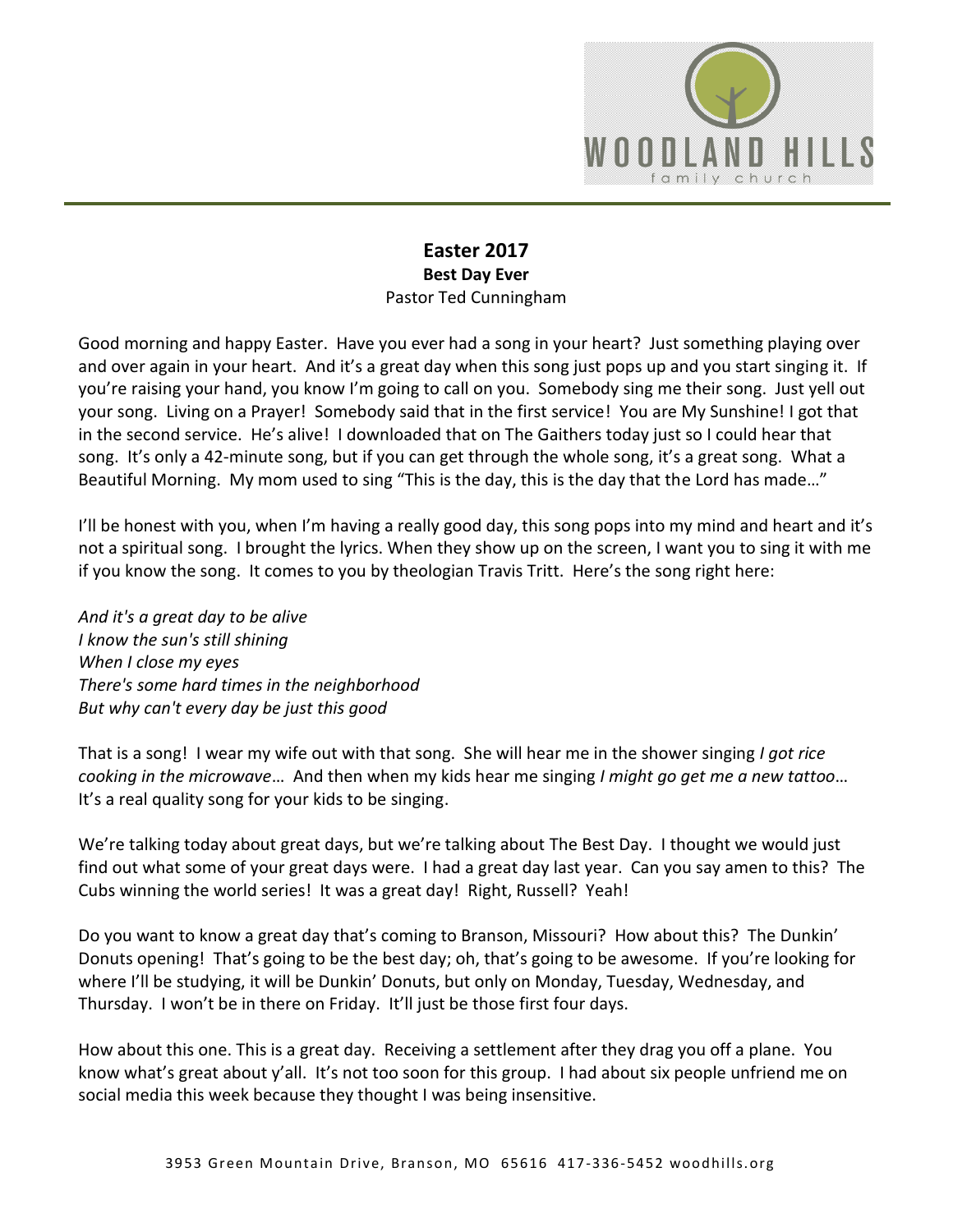Listen, I grew up Baptist; getting dragged down an aisle doesn't intimidate me one bit. I've been drug down more aisles with no settlement. Did anybody see the attorney in Cook County, where they are going to be filing the suit? He was giving a press conference. The had the Wall Street Journal, the New York Times, and everything in between. They attorney was talking for about 30 minutes and he couldn't take the smile off his face. He was smiling the whole time. They asked if they would be filing suit and he said, "Well we don't know for sure yet." You liar!

I was on a flight Thursday and I told Amy… She asked me what I was going to do and I said, "I'm going to go in and I'm going to put my bag in the overhead and I'm going to lie down on the floor. That's exactly what I'm going to do because they're committing to never drag someone off a plane again and I'm thinking that's going to be a problem; we're going to take advantage of that. So, if I'm not here next Sunday, it's not because I'm in jail. The term for it is retired. I'll be retired.

How about this one? Your wedding day. Wow, the settlement got more than the wedding day. That's a problem folks. I've got to be really honest with you, my friends.

How about this? The birth of your favorite child. That was a great day.

Now give it to me on this one. Your child graduating and leaving home. That's a great day, except for the mom graduating her last child next month. They don't want to talk about it. Sonya Hayter, when their last child left home, came to me and goes, "I don't want to hear it. I don't want any jokes. Don't even think about it." This was in May. I wasn't allowed to speak to her in May, June, July, August, September. In October, she came up to me with the biggest smile on her face and said, "I just want you to know I'm healed."

If you're brand new to Woodland Hills and you're visiting today, we want you to know that at this church, every generation matters. Sometimes you might hear a church say it's all about the next generation, investing in the next generation. It's not just about the next generation; it's about every generation. And every generation honoring every generation. A couple of weeks ago, we honored Gene and Norma. They're actually in Texas right now, celebrating their 70<sup>th</sup> wedding anniversary, so we honored them. We honor parents and when we dedicate children, the parents and the children come up on stage.

We're doing something for the very first time starting next Sunday. It's something we've never done at Woodland Hills. The team has been working very hard to put all of this together. We're going to do a six-week series targeting and speaking directly to the Millennials. We're going to call it those 18 to 30 years old. Here's who needs to be here: If you're 18 to 30, definitely be here. If you have children or grandchildren who are 18 to 30, definitely be here. If you have children that you're one day going to see turn 18 to 30, you need to be here.

We're calling the series *The Adventures of Mike and Mandy*. I didn't even come up with the title; we let the millennials title it. I love the subtitle and this is what we really want to get across. *Life Starts Now*. We want young people to really understand that from the heart of this church, we're not interested in just preparing you for the next season; we're interested in you making the most out of this season.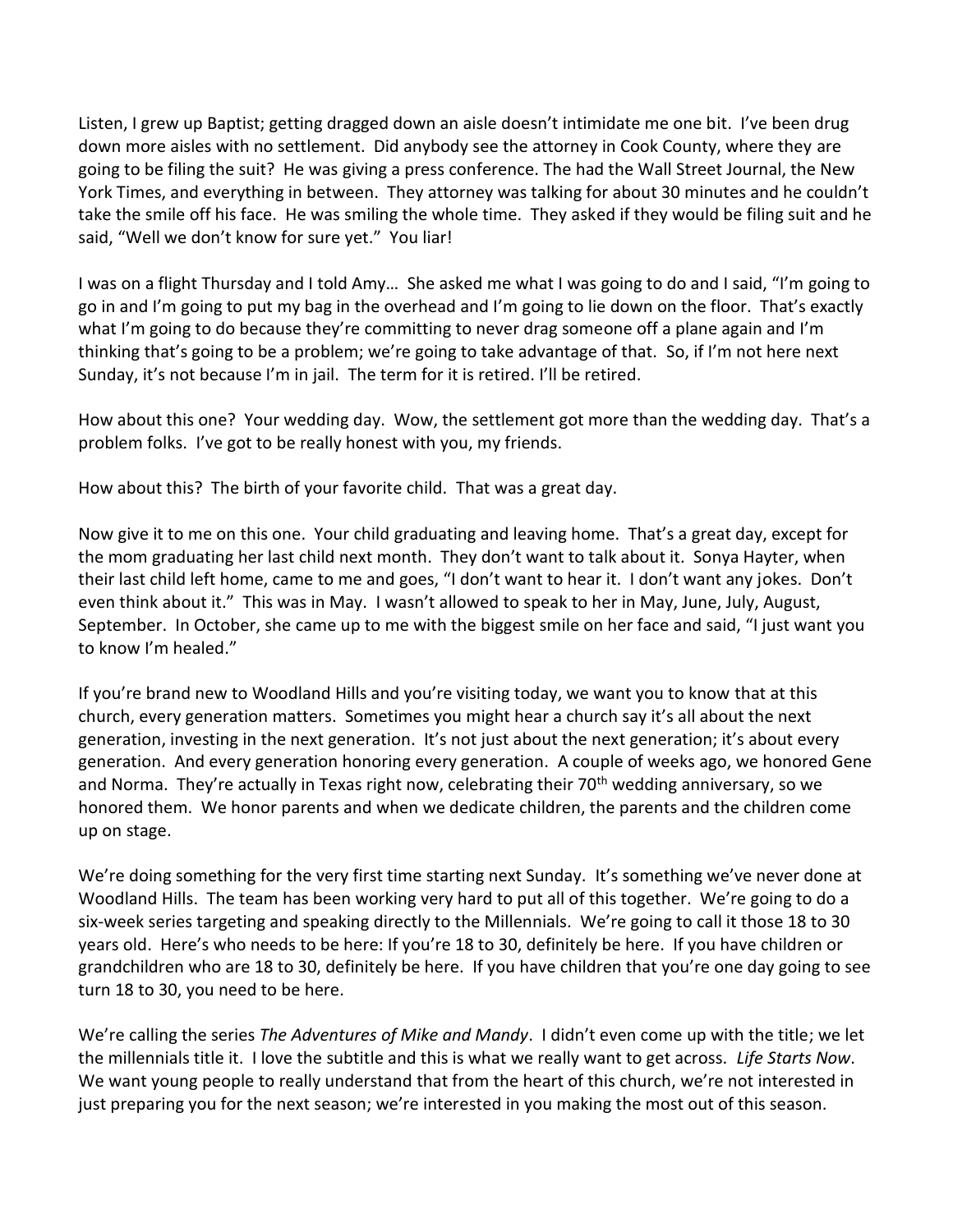Too many times, talks about the next generation and talking to young adults, it's like we're getting them ready for it. No, we're getting you ready for now. Life starts now. We're going to be talking about your relationship with Christ, your relationship with your parents, your relationship with the opposite sex, employers… all of that. We want to really cover that as we ask you to make some serious decisions about your life. I hope you plan on tuning in or being a part of that starting next week.

Let's talk about some very serious great days. How about the day of your salvation? That was a great day. The day someone maybe drug you down an aisle. The day you placed faith in Jesus. Faith alone in Christ alone. You put the world behind you and the cross before you and you've been charging ahead ever since.

How about the day of a family member or a friend's salvation? Someone you've been praying for, for a very long time, someone you have been sharing Jesus with, but they still believe it's about them doing something, starting something, or stopping something in order to have salvation. You've been pleading with them that it's about faith alone in Christ alone. For by grace you are saved through faith that's it's not of works so you can't boast about it.

There's another great day that we've been talking about and that is the day you come face to face with Jesus. Those clapping are our six senior adults that are a part of this service right now. They think about it a lot. If I were to bust out *Beulah Land* right now, they'd all be like "Take me there!"

Why are we here today and why are there so many people here today? Why is this crazy, packed, with over 3,000 people at Woodland Hills… Why is this happening on Easter Sunday? I believe this is why many of you are here today. We don't see you a lot of other times during the year, but it's on this day, Easter, that we are reminded that **Jesus still breathes life into dead souls, dead people, dead marriages, and dead families**. We are reminded on this day that the same power that raised Jesus from the dead is the same power that's available to you today, at this very moment. And what we say around here…

I love talking to a wife or to a husband who tells me their marriage is too far gone. You came to the wrong place and the right place. It's kind of hard to explain. Here, we're never going to give up on your marriage. You're like, "Well, my marriage is dead." Jesus breathes life into dead people. Jesus breathes life into dead marriages. "Ted, it's too far gone." Listen, I hope today you're reminded, at Easter, follower of Jesus, that you're never too far gone. I hope that if you've never placed faith in Jesus that today, you learn and you proclaim with your mouth Jesus is Lord because you've said it's too far gone, it's been too long. You're never too far gone and it's never been too long because Jesus breathes life into dead people.

Today, we're not talking about great days; we're talking about The Best Day Ever. We're talking about a day that Pentecostal are still dancing down the aisles over and Baptist are still amening over and Presbyterians are still studying and Episcopalians are still toasting and Catholics are still standing, kneeling, standing kneeling over and the Jehovah Witnesses and Mormons are still thoroughly confused over.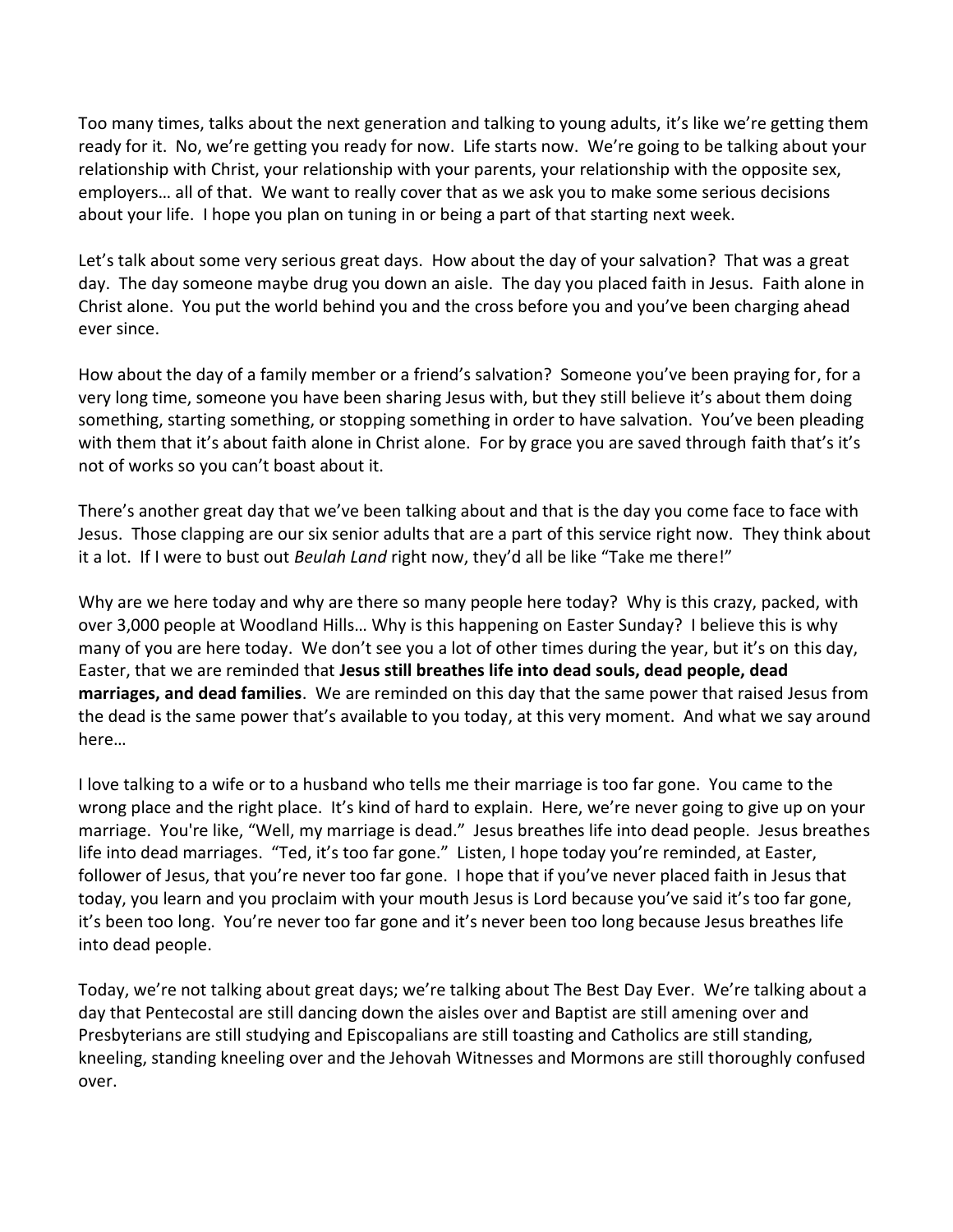But that's why we want to look clearly today at the story of the resurrection, but then we also want to talk about what would happen to our lives, to this place, what it would look like had Jesus not been raised from the dead, as Paul presents that to the church at Corinth.

We are going to start in the gospels. If you have your Bibles, turn to Luke 24. You can follow along with me. I'm not going to go through the whole chapter. I'm going to kind of summarize it up to a point. I'm going to summarize it up to Verse 36 and let you know about the events of the day, what happened on Sunday morning. Friday, Jesus died and was buried. Saturday, silence.

Sunday is where we pick up in Luke 24*. [1](http://www.studylight.org/desk/?q=lu%2024:1&t1=en_niv&sr=1) On the first day of the week, very early in the morning, the women took the spices they had prepared and went to the tomb. [2](http://www.studylight.org/desk/?q=lu%2024:2&t1=en_niv&sr=1) They found the stone rolled away from the tomb, [3](http://www.studylight.org/desk/?q=lu%2024:3&t1=en_niv&sr=1) but when they entered, they did not find the body of the Lord Jesus. [4](http://www.studylight.org/desk/?q=lu%2024:4&t1=en_niv&sr=1) While they were wondering about this, suddenly two men in clothes that gleamed like lightning stood beside them. [5](http://www.studylight.org/desk/?q=lu%2024:5&t1=en_niv&sr=1) In their fright the women bowed down with their faces to the ground, but the men said to them, "Why do you look for the living among the dead?* 

 *[9](http://www.studylight.org/desk/?q=lu%2024:9&t1=en_niv&sr=1) When they came back from the tomb, they told all these things to the Eleven* (the disciples) *and to all the others.* So, it wasn't just the disciples that were hearing this, but many others were hearing this account. *[11](http://www.studylight.org/desk/?q=lu%2024:11&t1=en_niv&sr=1) But they did not believe the women, because their words seemed to them like*… watch the word the Bible uses. *…nonsense.* 

*[13](http://www.studylight.org/desk/?q=lu%2024:13&t1=en_niv&sr=1) Now that same day two of them were going to a village called Emmaus…* Luke is the only account we have of this; it's not in Matthew, Mark, or John. There were two of them who had just heard about this story where Jesus was raised from the dead. They were going to a village called Emmaus *…about seven miles from Jerusalem. [14](http://www.studylight.org/desk/?q=lu%2024:14&t1=en_niv&sr=1) They were talking with each other about everything that had happened.* Can you imagine that conversation? *[15](http://www.studylight.org/desk/?q=lu%2024:15&t1=en_niv&sr=1) As they talked and discussed these things with each other, Jesus himself came up and walked along with them; [16](http://www.studylight.org/desk/?q=lu%2024:16&t1=en_niv&sr=1) but they were kept from recognizing him.* 

So, these two guys were walking and Jesus joins them, but they don't know it's Jesus. *[17](http://www.studylight.org/desk/?q=lu%2024:17&t1=en_niv&sr=1) He asked them, "What are you discussing together as you walk along?"*

*They stood still, their faces downcast.* Here's kind of the face they were making when he asks "What are y'all talking about? What's this discussion?" I don't know if he said, "What are *y'all* talking about, but I'm paraphrasing it for my Ozarkian friends visiting this morning. They are down cast and their looking at each other like *where have you been? [18](http://www.studylight.org/desk/?q=lu%2024:18&t1=en_niv&sr=1) One of them, named Cleopas, asked him, "Are you the only one visiting Jerusalem who does not know the things that have happened there in these days?"* "Where have you been? Have you been living under a rock?" to which Jesus said, "Yeah."

Then, these guys give the gospel. *"He was a prophet…"* They're going to declare to Jesus who he is. "…*powerful in word and deed before God and all the people. [20](http://www.studylight.org/desk/?q=lu%2024:20&t1=en_niv&sr=1) The chief priests and our rulers handed him over to be sentenced to death, and they crucified him; [21](http://www.studylight.org/desk/?q=lu%2024:21&t1=en_niv&sr=1) but we had hoped that he was the one who was going to redeem Israel. And what is more, it is the third day since all this took place. [22](http://www.studylight.org/desk/?q=lu%2024:22&t1=en_niv&sr=1) In addition, some of our women amazed us. They went to the tomb early this morning [23](http://www.studylight.org/desk/?q=lu%2024:23&t1=en_niv&sr=1) but*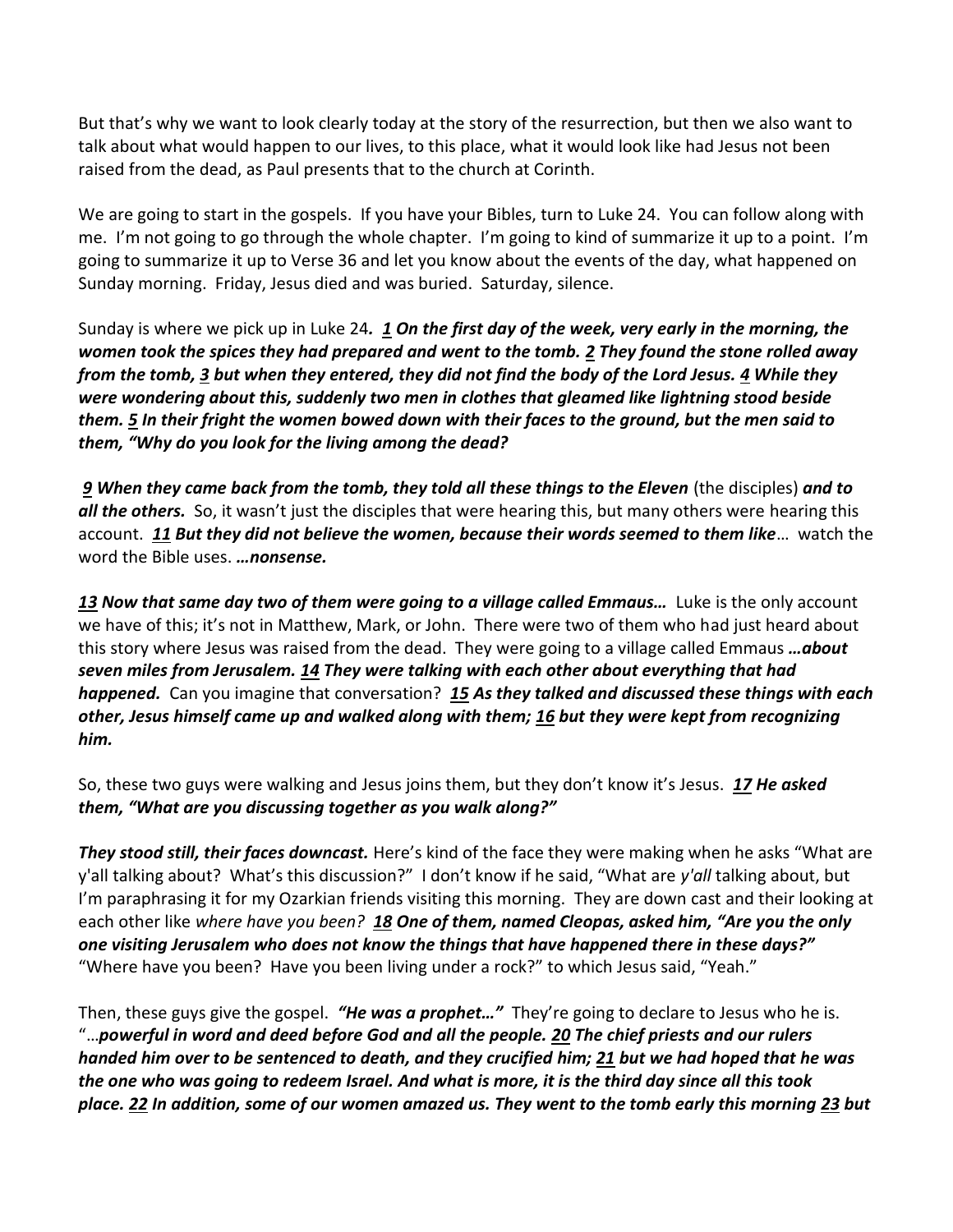## *didn't find his body. They came and told us that they had seen a vision of angels, who said he was alive. [24](http://www.studylight.org/desk/?q=lu%2024:24&t1=en_niv&sr=1) Then some of our companions went to the tomb and found it just as the women had said, but they did not see Jesus."*

As they get to their destination, Jesus was just going to act like he's going on to another destination, but he stops and sits over a meal with them and then vanishes, leaves. This is where we are going to pick up the story. If you're following along on the screen or in your Bible*… While they were still talking about this…* Now the disciples and the other are discussing what's happened and the events that have taken place and now the story they have. Even the ones who haven't been to the tomb yet are discussing this and making sense out of all of it and He shows up. *Jesus himself stood among them and said to them, "Peace be with you."*

Just a pause here. I think there are some right now, in life, that all you need today is to leave with this one main point. **Jesus showed up and said to you, "Peace with you."** That's all. You've come here to learn, you've come here to meet someone, you're scheduled to go to a buffet or the Keeter Center afterwards… You've got plans. But, today, I would hope that the Holy Spirit calls you by name on this issue. Jesus showed up and said, "Peace be with you."

**[37](http://www.studylight.org/desk/?q=lu%2024:37&t1=en_niv&sr=1) They were startled and frightened, thinking they saw a ghost.** But, now Jesus is going to show him his hands and his feet. The point of that is to say, "I'm not a ghost, I'm not an apparition, I'm not a hallucination. *[38](http://www.studylight.org/desk/?q=lu%2024:38&t1=en_niv&sr=1) He said to them, "Why are you troubled, and why do doubts rise in your minds? [39](http://www.studylight.org/desk/?q=lu%2024:39&t1=en_niv&sr=1) Look at my hands and my feet. It is I myself! Touch me and see; a ghost does not have flesh and bones, as you see I have."*

*[40](http://www.studylight.org/desk/?q=lu%2024:40&t1=en_niv&sr=1) When he had said this, he showed them his hands and feet. [41](http://www.studylight.org/desk/?q=lu%2024:41&t1=en_niv&sr=1) And while they still did not believe it because of joy and amazement, he asked them…* And I love my Lord and Savior. He said, "Do you guys have a snack?" Isn't this fantastic? I think this is why some of you became Baptists. If you really think about it because if you notice all of these defining moments in scripture how many of them happen around a meal, around just getting together and having fellowship. *"Do you have anything here to eat?"* Scholars also believe this is another proof of the fact that this is the physical body, the resurrected body of the Lord Jesus Christ where there now is food. *[42](http://www.studylight.org/desk/?q=lu%2024:42&t1=en_niv&sr=1) They gave him a piece of broiled fish, [43](http://www.studylight.org/desk/?q=lu%2024:43&t1=en_niv&sr=1) and he took it and ate it in their presence.* 

*[44](http://www.studylight.org/desk/?q=lu%2024:44&t1=en_niv&sr=1) He said to them, "This is what I told you while I was still with you…"* Jesus predicted his death and resurrection. The New Testament speaks about the resurrection of Jesus in over 300 verses. Now he's going to say even in the Old Testament. *"Everything must be fulfilled that is written about me…"* And this is a summary of the entire Old Testament. *"…in the Law of Moses, the Prophets and the Psalms."* You've got the Old Testament, you have the teachings of Jesus. He predicted it.

I love what Pastor Andy Stanley, from Northpoint Community Church says. He says, *"If a man can predict his own death and resurrection and pull it off, I just go with whatever that man says."* We will follow that man who can do that.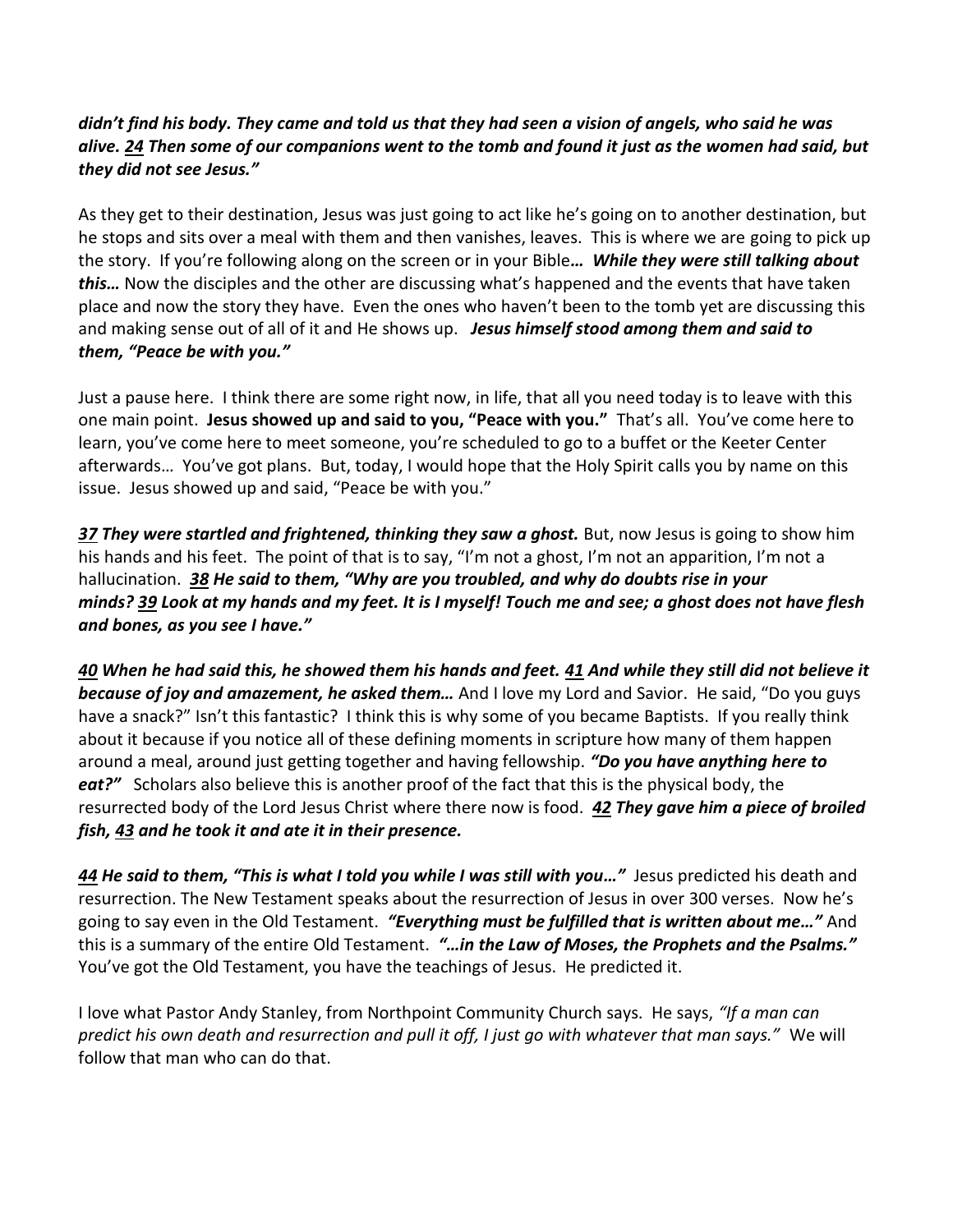Paul comes to the church at Corinth and he's going to teach them because there's some confusion and misunderstanding about what happens to people when they die. Where do people go? The biblical term that we'll see is "fall asleep." It's a word picture for death. But, he doesn't say Christ was raised so… What we are going to look at today is him saying, "Let's just think about what would happen had Christ not been raised from the dead," and he gives up multiple points to consider.

If Christ has not been raised and he is still dead and he is still gone, our preaching is useless. I know some of you believe that with or without the resurrection about my preaching, but you're just going to go along with it while you're here on Easter. But, can I just say this? Our time here together today, had Christ not been raised from the dead, has no purpose. We're wasting our time here if Jesus has not been raised from the dead. And for your faith. The practice of your faith has no purpose. But what we've learned is **the resurrection of Jesus brings purpose to your life**. We believe when you place faith alone in Christ alone, your life now has meaning that it didn't have before.

**Survival vs Significance**. There are some who live life thinking it's just what happens upon this earth. Solomon, in Ecclesiastes, refers to it as "under the sun," which is our time upon this Earth. Moses actually said, "Seventy years you have upon this Earth, eighty if you're strong, but those years are filled with sorrow and anguish. There are those who just live in survival mode. They just have to get by day to day. But, when you place faith in Jesus, everything about your life has meaning and purpose and significance. Why? Because it's not about you. Your life has a completely different direction to take and you're not longer living it for you.

Just so you know, as a church, we're not into the survival mentality. We've never once taught here for you to go home and create a bunker at your house and fill it with end of the world stuff to survive the end of the world. We don't believe we'll be here. But, my son got into it a couple of years ago. He went to the Coleman store with his buddy Owen Brawner and got one of those water purification straws because we were going camping. He wanted to drink right out of the creek or out of the river. I'm like "There are cows upstream; let's not do this."

But, he got it. I didn't know he had opened it. Travis (Owen's dad) and I were sitting around the campfire and we looked towards the water and Owen and Carson were sipping the water out of Taneycomo. I asked Travis, "Are they going to get gonorrhea?" Now half of you laugh and the other half are going "I don't know. Can you get gonorrhea from Taneycomo?" No, you can't. It's another… Anyway, I'm not a doctor. I don't know all the medical stuff. I kind of freaked out.

Travis goes, "I hope not!" Then I looked at Carson and I go, "You don't need to learn how to do that. Jesus coming, but we won't be here." So, I'm never going to scare you to death and start selling you things to survive.

For some of you, it's like paycheck to paycheck, day to day, and you don't see any other meaning, purpose, or significance. Listen, when you place faith in Jesus, the resurrection power of Jesus living in and through you brings significance to your life because it's no longer about you. What that means is you're here today to **worship**. That's one of the purposes of your life, to bring glory to God. You're here to fellowship, to spend time with other believers. It's about discipleship, about learning because Jesus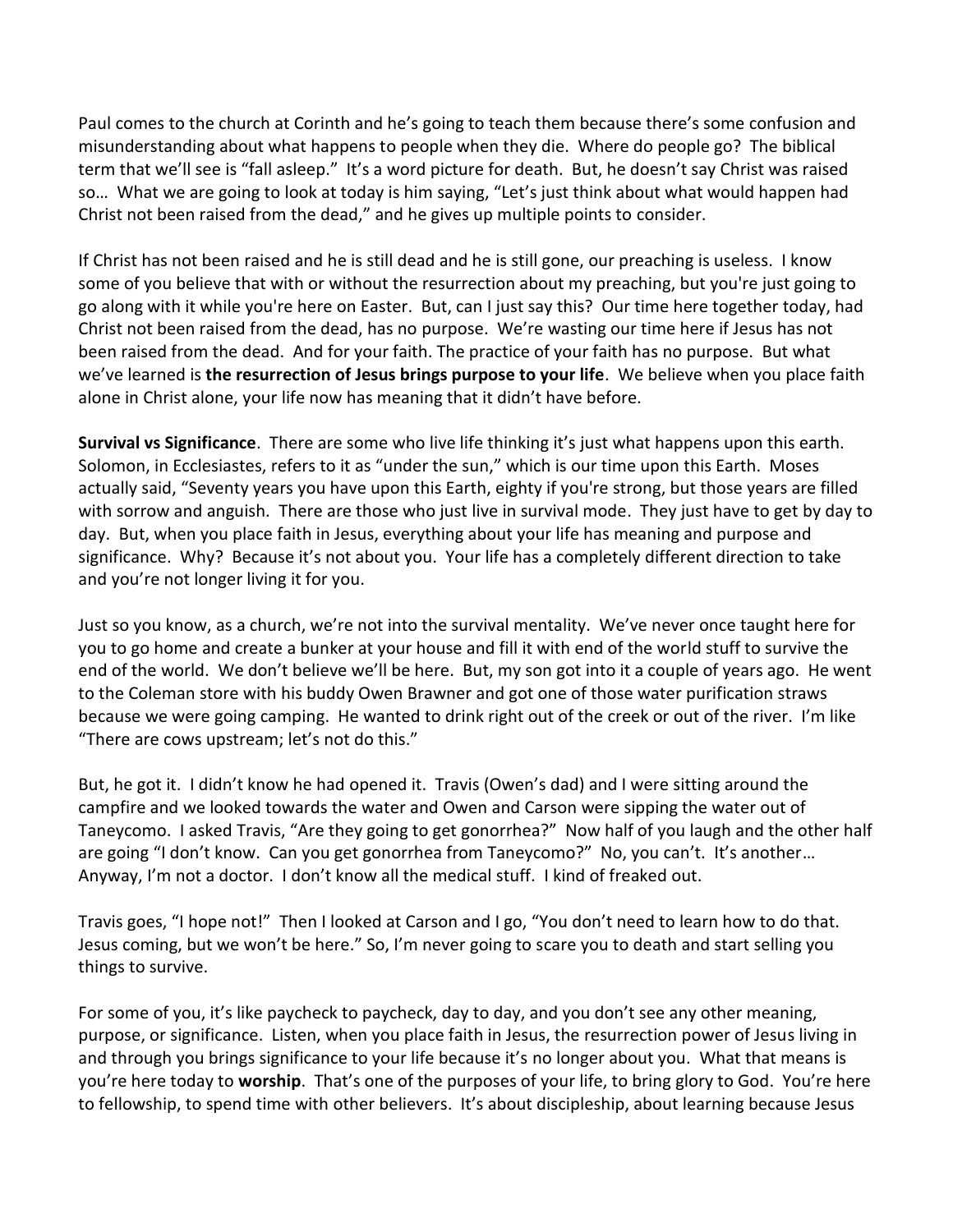pulled off his death and resurrection as he predicted, so we're going to believe what he says and we're going to learn what he said. What did Jesus teach? We want to take on the life and practices of Jesus. We want to take our lives and go out an evangelize, meaning we want to share our faith with people who do not know the Lord.

Then we want to do **ministry** and ministry is the significance of going out and ministering and loving people in the name of Jesus. Your life is not just about survival.

I had a friend text me last night. He's 74 years old with throat cancer. He just went through his radiation and he texted me, "If you have a sec to talk, Ted." I called him and it was a 15-minute phone call. I thought the whole purpose of the phone call was going to be for me to pray with my friend, to ask him how the treatments are going. He's been unable to eat and he's lost a lot of weight. He called to let me know he was coming to church this morning. He came to the 9:00. We didn't talk about Joe once. He said he was there with Linda, his wife, and they were chit chatting back and forth all throughout these treatments.

He called and spent 15 minutes to tell me he knows how important this morning is. He spent 15 minutes to tell me how important this church is to the community of Branson and Stone and Taney Counties and the work that's going on. This is what he said. We didn't talk about him at all. I tried to get information about his treatments and here's what he said: "I'll be at the 9:00. Maybe we can put our heads together and pray for someone else in need." That's a man who really understands this isn't just about our 70 to 80 years upon this earth. This is about me doing something with my life. Joe knows however much time he has left, he's going to make the most out of it. The most out of it means giving it away to others and moving in others.

We move on. In 1 Corinthians 15, Paul says, *[17](http://www.studylight.org/desk/?q=1co%2015:17&t1=en_niv&sr=1) And if Christ has not been raised…* Think about that for a second *…your faith is futile; you are still in your sins.* You're still hopeless and lost. The biblical language for those who have not placed faith in Jesus is "you are of your father the devil and a child of darkness." He said had the resurrection not taken place, that would still be the case for every single one of us in here.

Let's move a little bit deeper into 1 Corinthians 15. **The resurrection of Jesus gives us victory over sin**. How does it give you victory over sin? First, it **removes the penalty of sin** automatically, immediately, right on the spot. If you place faith in Jesus, you declare Jesus as Lord and believe in your heart that he has been raised from the dead… The scripture says for the penalty of sin, the wages of sin is death, but the gift of God is eternal life through Jesus Christ our Lord. In other words, you are automatically, immediately removed from the penalty of sin when you place faith in Jesus.

Then, you're given the power to overcome sin. If you believe this, say amen. One day, every follower of Jesus in this place will be freed from the very presence of sin. It won't be anywhere in your life or you won't be dealing with it at all. At the moment of salvation, you're freed from the penalty of sin. As you go throughout life upon this Earth as a follower of Jesus, you're **free from the power of sin**. You have the power to overcome that struggle that you're dealing with.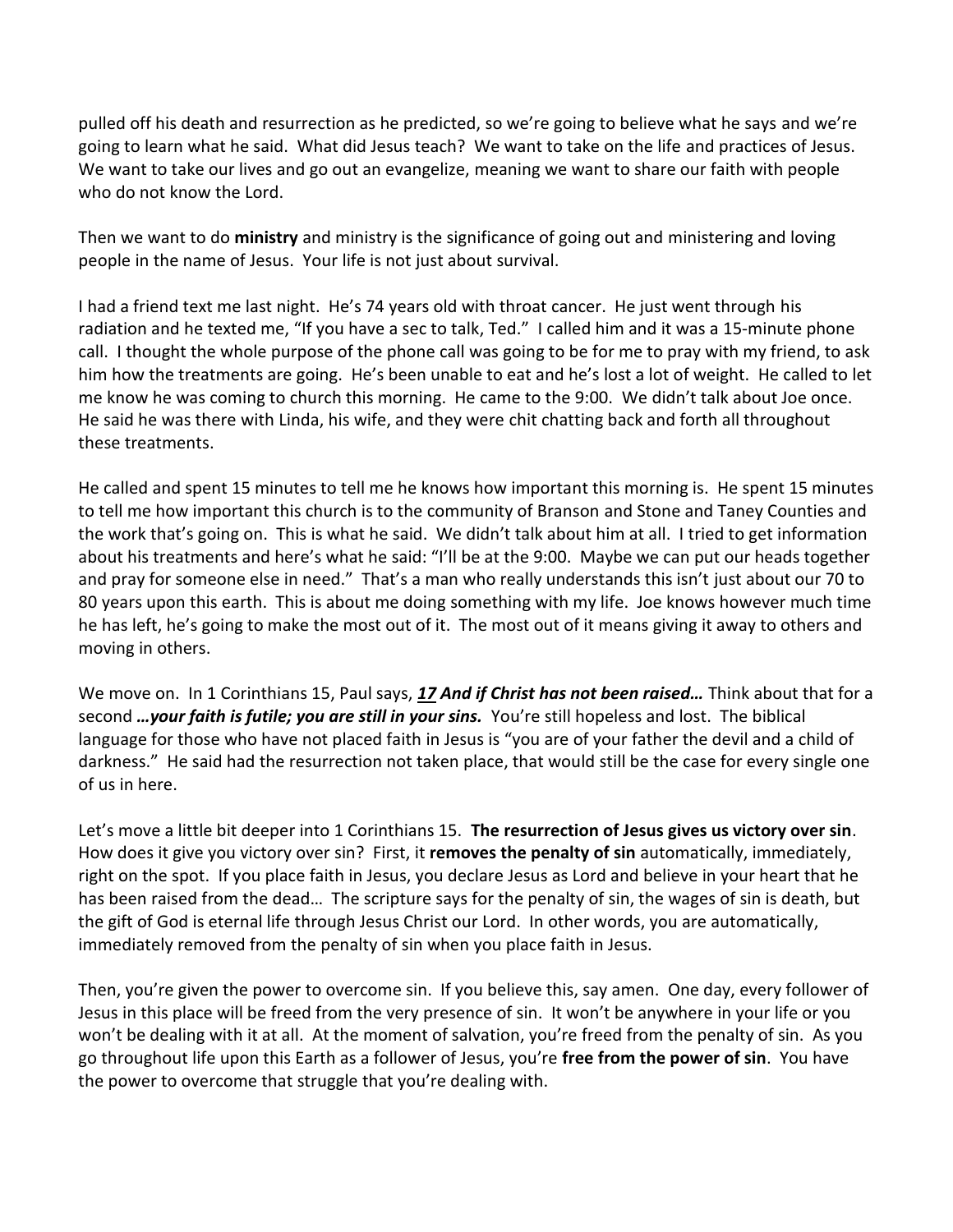Then, one day, you won't even have that struggle because you'll be **freed from the very presence of sin.** 

Where do we get this victory? Further down in 1 Corinthians 15, it says, *[56](http://www.studylight.org/desk/?q=1co%2015:56&t1=en_niv&sr=1) The sting of death is sin, and the power of sin is the law. [57](http://www.studylight.org/desk/?q=1co%2015:57&t1=en_niv&sr=1) But thanks be to God! He gives us the victory through our Lord Jesus Christ.*

Back up to Verses 18 and 19. *[18](http://www.studylight.org/desk/?q=1co%2015:18&t1=en_niv&sr=1) Then those also who have fallen asleep in Christ are lost.* If Christ has not been raised from the dead, those who have died are lost. *[19](http://www.studylight.org/desk/?q=1co%2015:19&t1=en_niv&sr=1) If only for this life we have hope in Christ…* If only we worshipped him here upon this earth and then that was it, *we are of all people most to be pitied.*

## **The resurrection of Jesus frees us from the fear of death.** We do not fear. Jesus says this in John 11: 25, *"I am the resurrection and the life. The one who believes in me will live, even though they die…"*

This is why Comedian Tim Hawkins says, "I can't wait for my funeral. I'm going to put the fun back in funeral. When you come to my funeral, I'm going to have a big bowl of Tootsie Rolls sitting on my stomach. Wouldn't that be great. You walk by my casket and go, 'Oh, poor Tim… Oh, Tootsie Rolls.'" That's what he wants. He said, "Wouldn't it be great while you're reaching in to the bowl I grabbed your arm?" That would be a great moment. You may feel he's insensitive like that guy that got drug off the United flight. Do you know why we can talk about death that way? It's because we have hope. We don't fear death.

In 1 Thessalonians 4, Paul is explaining this to the church at Thessalonica and he says mourn, follower of Jesus. If you lose someone close to you, mourn. That's what all of us do. That's part of being human. But there are only two ways to mourn. You mourn with hope or you mourn without hope. The reason we are able to mourn with hope is because of the resurrection of Jesus Christ.

This is what we want to ask you today as we close out our time. In Romans 10: 9, it says, *If you declare with your mouth, "Jesus is Lord," and believe in your heart that God raised him from the dead, you will be saved.*

And when we go back to talking about great days, we're talking the Best Day Ever, but when we talk about great days, we're talking about the day of your salvation which is going to create a great day for someone else who is here with you today. It's the salvation of a friend or family member.

I went back this week because I was studying my roots. I don't know why there was another song. It wasn't just rice cooking in the microwave and a three-day beard that needed to be shaved. I went back to my roots. I grew up independent, fundamental, pre-millennial, King James Version only Baptist. I've been drug down more aisles that I'll ever be able to count. But, this hymn came to mind and I've been singing it. I want to put a couple of the lyrics up there for you to hear.

*What a day that will be, When my Jesus I shall see, And I look upon His face,*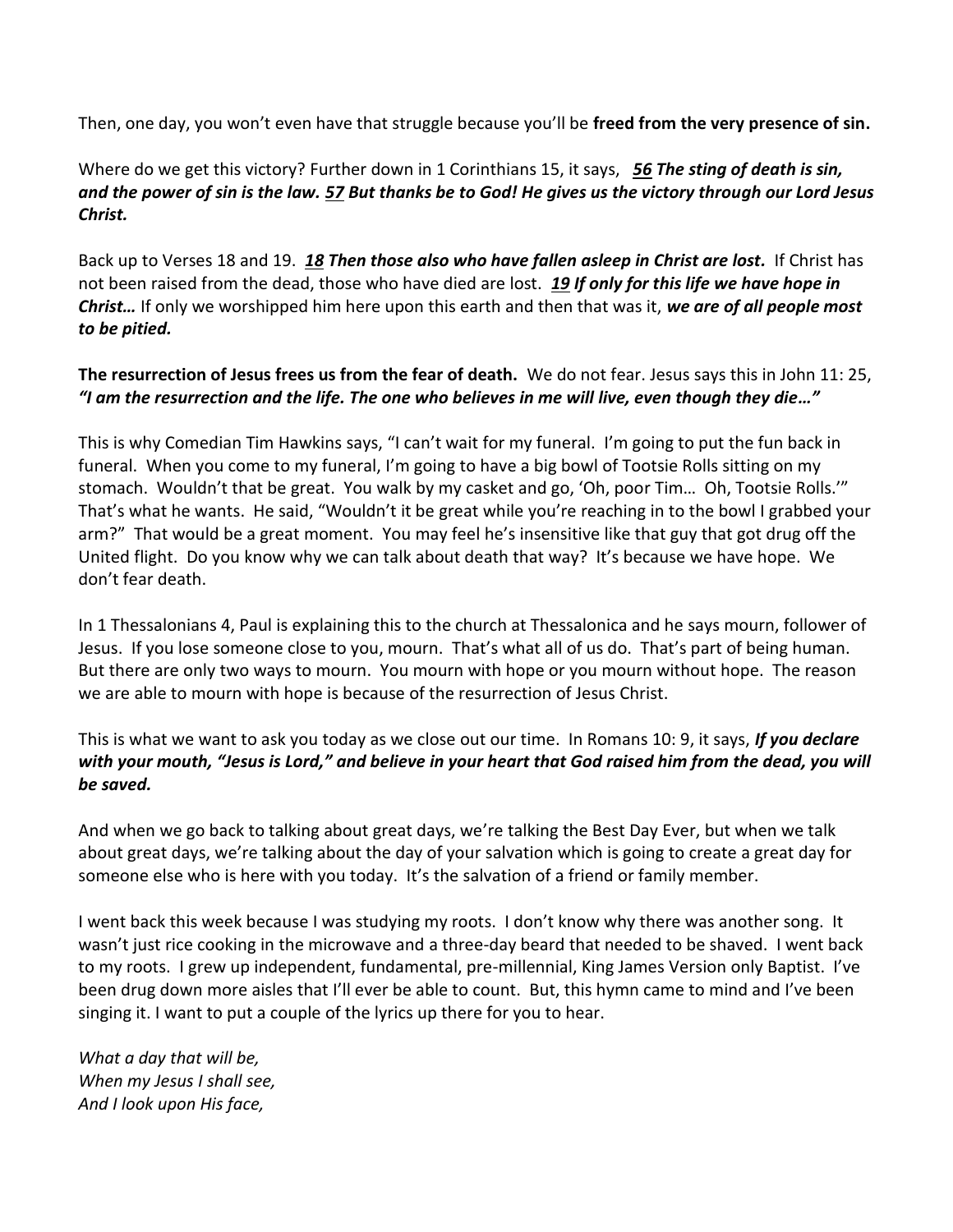*The One who saved me by His grace; When He takes me by the hand, And leads me through the Promised Land, What a day, glorious day that will be.*

For those of you right now struggle with pain, struggling with sickness, listen to this.

*There'll be no sorrow there, No more burdens to bear, No more sickness, no pain, No more parting over there; And forever I will be, With the One who died for me, What a day, glorious day that will be.*

I'm going to ask that you bow your heads as we close out our Easter service and our Easter morning at Woodland Hills. If you're dealing with sickness, pain, mourning the loss of a family member or friend, like my friend Joe said to me last night… I had him up here during the 9:00 service. We just invited people to stand right where they are and allow this church body here in the castle and over at the Chapel to pray over you, to speak a blessing over you. And if you would like this church family to pray healing in your body, healing in a relationship, again, Jesus breathes life in to dead people and Jesus breathes life into dead marriage and dead relationships. You're not too far gone. But if you would like us to pray over you, I'm just going to invite you to stand right now and just remains standing where you are and let this church body pray for you.

Over in the Chapel, I have a friend, a young man named Travis who is standing. He's in the back. I asked his family if it was okay to do this and they said it was. Travis has always struggled with his vision. He's been visually impaired, but last week he went totally blind. Travis, I hope that your standing and knowing that this body here and I know at the Chapel as well is praying over you. I'm going to pray, but I'm going to ask you to pray for those around you as I pray.

Father, it's in the name of Jesus, through the authority of the name of Jesus, through the power of the blood of Jesus that we pray for those dealing with cancer. As they go through treatment or whatever the doctor is recommending, we pray that the report will come back with a zero count in their cells for cancer, that they would be right now speaking the name of Jesus out loud over that.

For the one broken now in a marriage, I pray that today they would realize they are not too far gone and the marriage is not too far gone. There is hope. As long as they are breathing, there is still hope. I pray that they would cry out and speak out loud right now the name of Jesus over their marriage, over the relationship. We pray over the heart failure that I know many in here have been dealing with, the congestive heart failure that we've seen in every service this morning. Just people struggling in their senior years. Father, I pray for wisdom for the doctors and for treatment plans and for all of that.